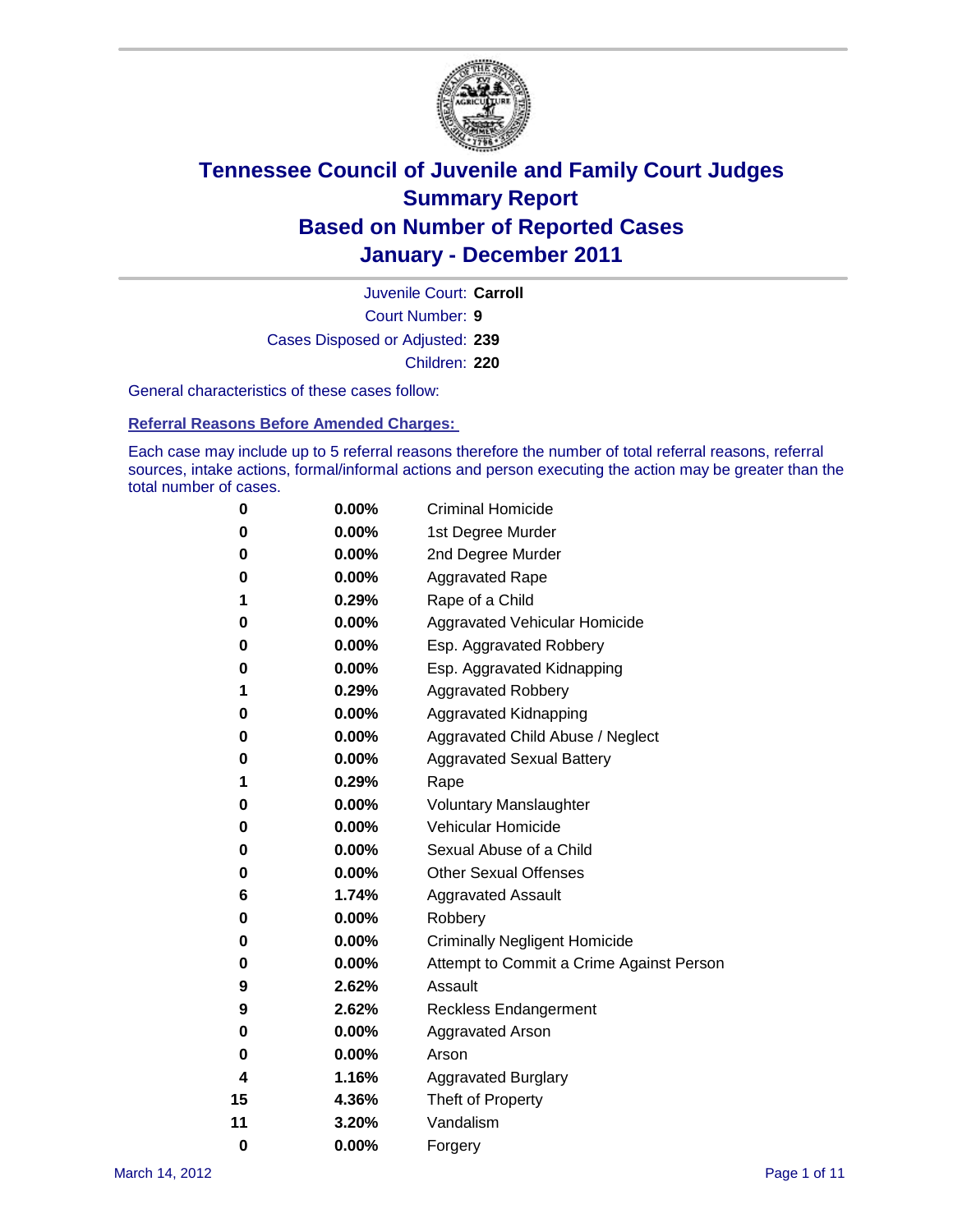

Court Number: **9** Juvenile Court: **Carroll** Cases Disposed or Adjusted: **239**

Children: **220**

### **Referral Reasons Before Amended Charges:**

Each case may include up to 5 referral reasons therefore the number of total referral reasons, referral sources, intake actions, formal/informal actions and person executing the action may be greater than the total number of cases.

| $\pmb{0}$               | 0.00%    | <b>Worthless Checks</b>                                     |
|-------------------------|----------|-------------------------------------------------------------|
| 0                       | 0.00%    | Illegal Possession / Fraudulent Use of Credit / Debit Cards |
| 1                       | 0.29%    | <b>Burglary</b>                                             |
| 0                       | $0.00\%$ | Unauthorized Use of a Vehicle                               |
| 0                       | $0.00\%$ | <b>Cruelty to Animals</b>                                   |
| 0                       | $0.00\%$ | Sale of Controlled Substances                               |
| 5                       | 1.45%    | <b>Other Drug Offenses</b>                                  |
| 8                       | 2.33%    | Possession of Controlled Substances                         |
| 1                       | 0.29%    | <b>Criminal Attempt</b>                                     |
| 1                       | 0.29%    | Carrying Weapons on School Property                         |
| 0                       | $0.00\%$ | Unlawful Carrying / Possession of a Weapon                  |
| 6                       | 1.74%    | <b>Evading Arrest</b>                                       |
| 0                       | 0.00%    | Escape                                                      |
| 2                       | 0.58%    | Driving Under Influence (DUI)                               |
| $\overline{\mathbf{r}}$ | 2.03%    | Possession / Consumption of Alcohol                         |
| $\mathbf 2$             | 0.58%    | Resisting Stop, Frisk, Halt, Arrest or Search               |
| 0                       | $0.00\%$ | <b>Aggravated Criminal Trespass</b>                         |
| 1                       | 0.29%    | Harassment                                                  |
| 0                       | 0.00%    | Failure to Appear                                           |
| 1                       | 0.29%    | Filing a False Police Report                                |
| 0                       | 0.00%    | Criminal Impersonation                                      |
| 2                       | 0.58%    | <b>Disorderly Conduct</b>                                   |
| 5                       | 1.45%    | <b>Criminal Trespass</b>                                    |
| 2                       | 0.58%    | Public Intoxication                                         |
| 0                       | $0.00\%$ | Gambling                                                    |
| 136                     | 39.53%   | <b>Traffic</b>                                              |
| 0                       | $0.00\%$ | <b>Local Ordinances</b>                                     |
| 0                       | $0.00\%$ | Violation of Wildlife Regulations                           |
| 0                       | $0.00\%$ | Contempt of Court                                           |
| 5                       | 1.45%    | Violation of Probation                                      |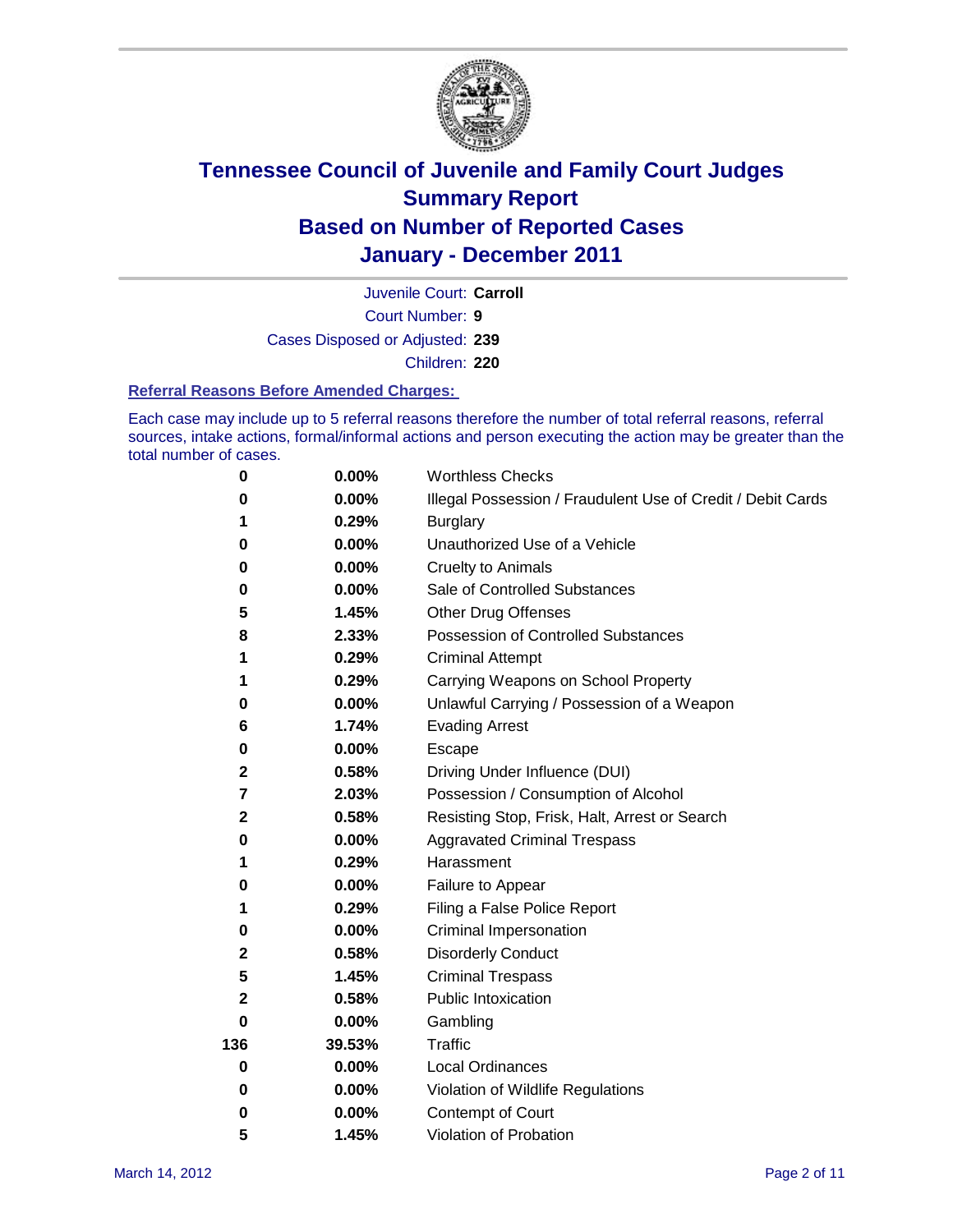

Court Number: **9** Juvenile Court: **Carroll** Cases Disposed or Adjusted: **239** Children: **220**

#### **Referral Reasons Before Amended Charges:**

Each case may include up to 5 referral reasons therefore the number of total referral reasons, referral sources, intake actions, formal/informal actions and person executing the action may be greater than the total number of cases.

| 344          | 100.00%        | <b>Total Referrals</b>                                 |
|--------------|----------------|--------------------------------------------------------|
| 4            | 1.16%          | Other                                                  |
| 0            | 0.00%          | <b>Consent to Marry</b>                                |
| 0            | $0.00\%$       | <b>Request for Medical Treatment</b>                   |
| 0            | $0.00\%$       | <b>Child Support</b>                                   |
| 0            | $0.00\%$       | Paternity / Legitimation                               |
| 0            | 0.00%          | Visitation                                             |
| 0            | $0.00\%$       | Custody                                                |
| 0            | $0.00\%$       | <b>Foster Care Review</b>                              |
| 0            | $0.00\%$       | <b>Administrative Review</b>                           |
| 0            | 0.00%          | <b>Judicial Review</b>                                 |
| 0            | 0.00%          | Violation of Informal Adjustment                       |
| 0            | $0.00\%$       | <b>Violation of Pretrial Diversion</b>                 |
| $\bf{0}$     | $0.00\%$       | <b>Termination of Parental Rights</b>                  |
| 49           | 14.24%         | Dependency / Neglect                                   |
| 0            | 0.00%          | <b>Physically Abused Child</b>                         |
| 0            | $0.00\%$       | Sexually Abused Child                                  |
| $\bf{0}$     | $0.00\%$       | <b>Violation of Curfew</b>                             |
| 0            | 0.58%<br>0.00% | Violation of a Valid Court Order                       |
| $\mathbf{2}$ | 0.29%          | Out-of-State Runaway<br>Possession of Tobacco Products |
| 0            | $0.00\%$       | In-State Runaway                                       |
| 24           | 6.98%          | Truancy                                                |
| 21           | 6.10%          | Unruly Behavior                                        |
| 1            | 0.29%          | Violation of Aftercare                                 |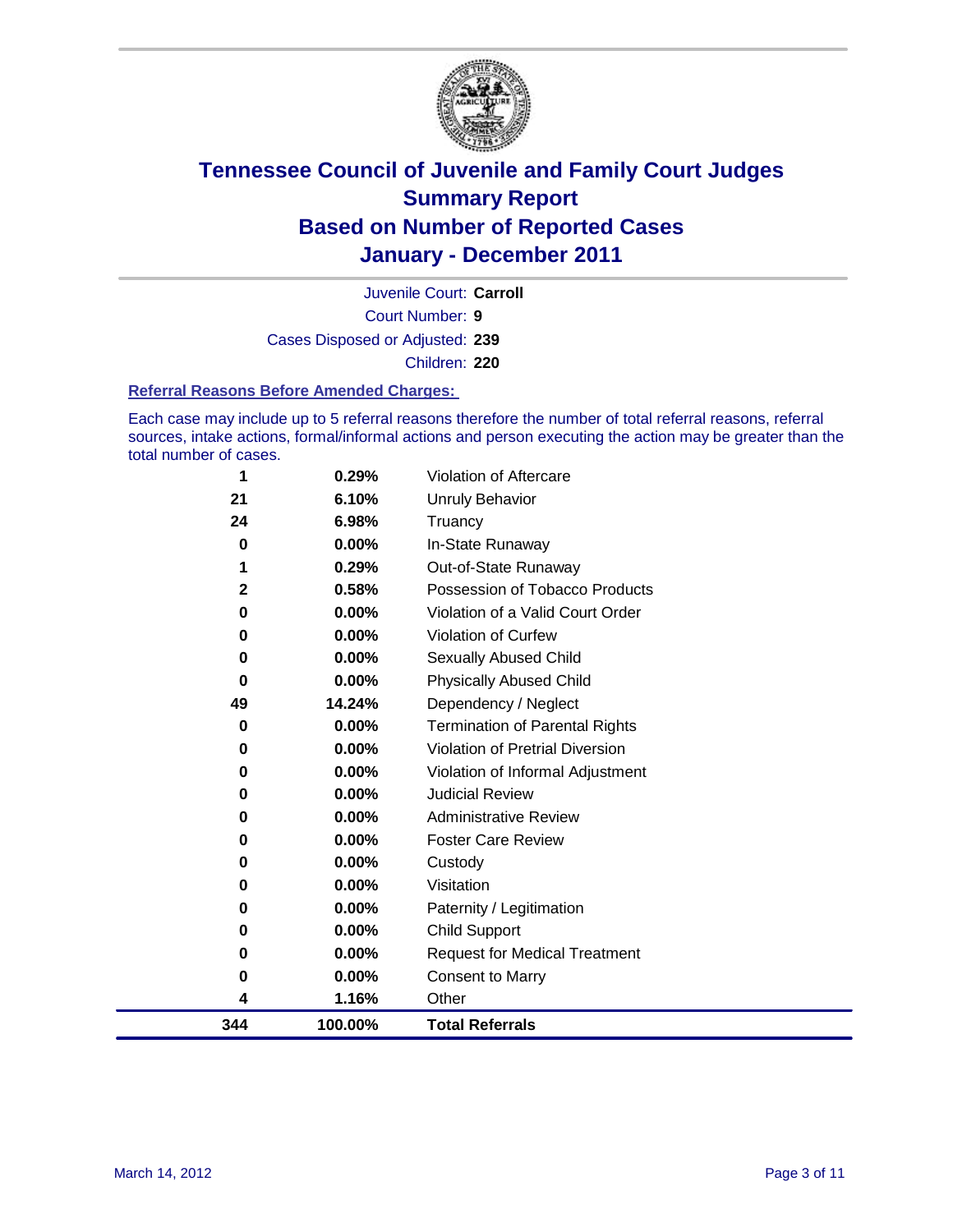

|                            |                                 | Juvenile Court: Carroll           |  |
|----------------------------|---------------------------------|-----------------------------------|--|
|                            |                                 | <b>Court Number: 9</b>            |  |
|                            | Cases Disposed or Adjusted: 239 |                                   |  |
|                            |                                 | Children: 220                     |  |
| <b>Referral Sources: 1</b> |                                 |                                   |  |
| 246                        | 71.51%                          | Law Enforcement                   |  |
| 16                         | 4.65%                           | Parents                           |  |
| 4                          | 1.16%                           | <b>Relatives</b>                  |  |
| $\bf{0}$                   | $0.00\%$                        | Self                              |  |
| 24                         | 6.98%                           | School                            |  |
| $\mathbf 0$                | 0.00%                           | <b>CSA</b>                        |  |
| 50                         | 14.53%                          | <b>DCS</b>                        |  |
| $\bf{0}$                   | 0.00%                           | <b>Other State Department</b>     |  |
| 0                          | 0.00%                           | <b>District Attorney's Office</b> |  |
| 4                          | 1.16%                           | <b>Court Staff</b>                |  |
| 0                          | 0.00%                           | Social Agency                     |  |
| 0                          | 0.00%                           | <b>Other Court</b>                |  |
| 0                          | 0.00%                           | Victim                            |  |
| 0                          | $0.00\%$                        | Child & Parent                    |  |
| 0                          | $0.00\%$                        | Hospital                          |  |
| 0                          | $0.00\%$                        | Unknown                           |  |
| 0                          | 0.00%                           | Other                             |  |
| 344                        | 100.00%                         | <b>Total Referral Sources</b>     |  |

### **Age of Child at Referral: 2**

| 220 | 100.00%  | <b>Total Child Count</b> |
|-----|----------|--------------------------|
| 0   | $0.00\%$ | <b>Unknown</b>           |
| 0   | 0.00%    | Ages 19 and Over         |
| 62  | 28.18%   | Ages 17 through 18       |
| 86  | 39.09%   | Ages 15 through 16       |
| 25  | 11.36%   | Ages 13 through 14       |
| 13  | 5.91%    | Ages 11 through 12       |
| 34  | 15.45%   | Ages 10 and Under        |
|     |          |                          |

<sup>1</sup> If different than number of Referral Reasons (344), verify accuracy of your court's data.

<sup>2</sup> One child could be counted in multiple categories, verify accuracy of your court's data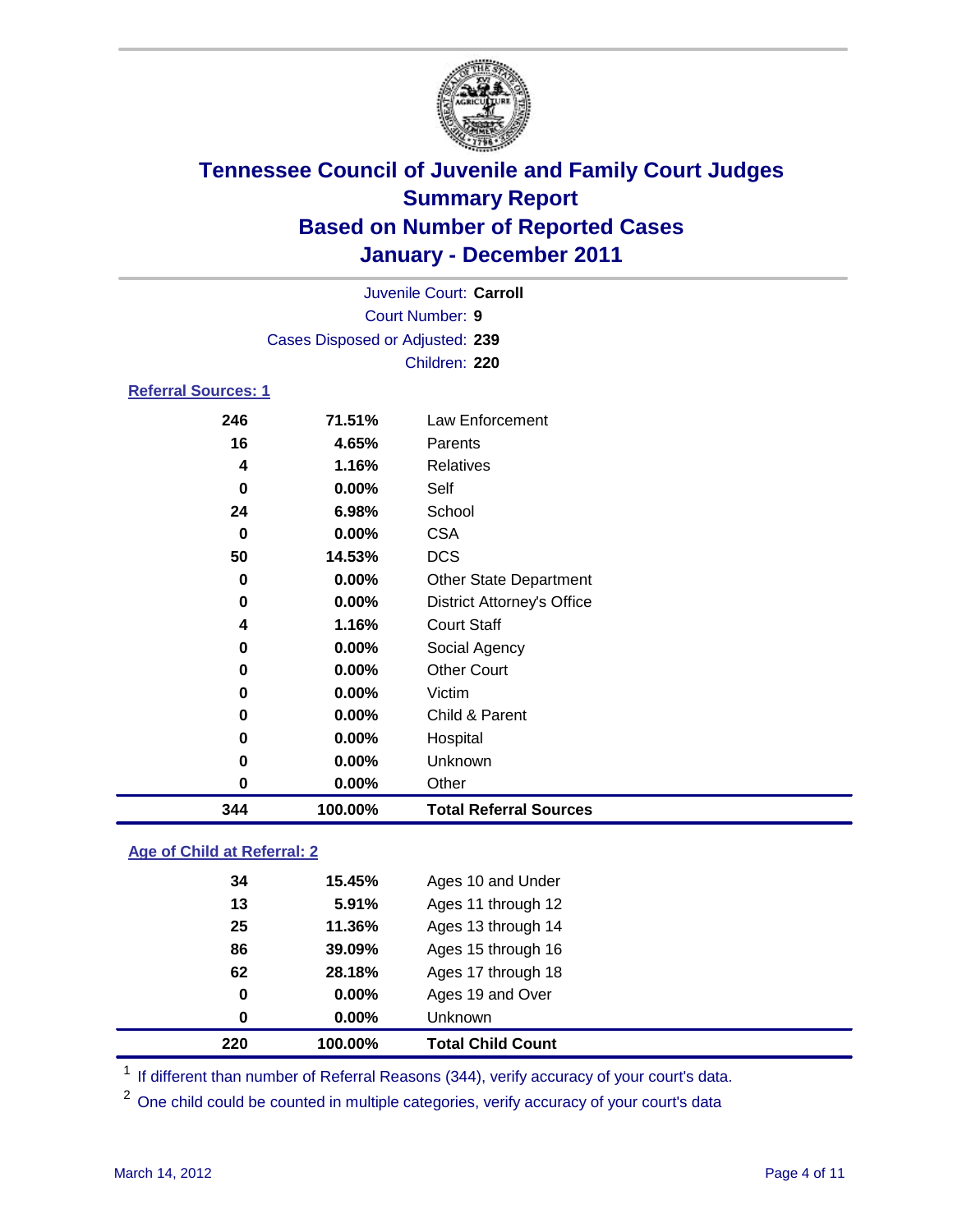

|                                         | Juvenile Court: Carroll         |                          |  |  |
|-----------------------------------------|---------------------------------|--------------------------|--|--|
| Court Number: 9                         |                                 |                          |  |  |
|                                         | Cases Disposed or Adjusted: 239 |                          |  |  |
|                                         |                                 | Children: 220            |  |  |
| Sex of Child: 1                         |                                 |                          |  |  |
| 136                                     | 61.82%                          | Male                     |  |  |
| 84                                      | 38.18%                          | Female                   |  |  |
| $\mathbf 0$                             | 0.00%                           | Unknown                  |  |  |
| 220                                     | 100.00%                         | <b>Total Child Count</b> |  |  |
| Race of Child: 1                        |                                 |                          |  |  |
| 185                                     | 84.09%                          | White                    |  |  |
| 23                                      | 10.45%                          | African American         |  |  |
| $\mathbf 0$                             | 0.00%                           | Native American          |  |  |
| $\bf{0}$                                | 0.00%                           | Asian                    |  |  |
| 11                                      | 5.00%                           | Mixed                    |  |  |
| 1                                       | 0.45%                           | Unknown                  |  |  |
| 220                                     | 100.00%                         | <b>Total Child Count</b> |  |  |
| <b>Hispanic Origin: 1</b>               |                                 |                          |  |  |
| 3                                       | 1.36%                           | Yes                      |  |  |
| 217                                     | 98.64%                          | <b>No</b>                |  |  |
| $\mathbf 0$                             | 0.00%                           | Unknown                  |  |  |
| 220                                     | 100.00%                         | <b>Total Child Count</b> |  |  |
| <b>School Enrollment of Children: 1</b> |                                 |                          |  |  |
| 201                                     | 91.36%                          | Yes                      |  |  |
| 19                                      | 8.64%                           | No                       |  |  |
| $\mathbf 0$                             | 0.00%                           | Unknown                  |  |  |
| 220                                     | 100.00%                         | <b>Total Child Count</b> |  |  |

One child could be counted in multiple categories, verify accuracy of your court's data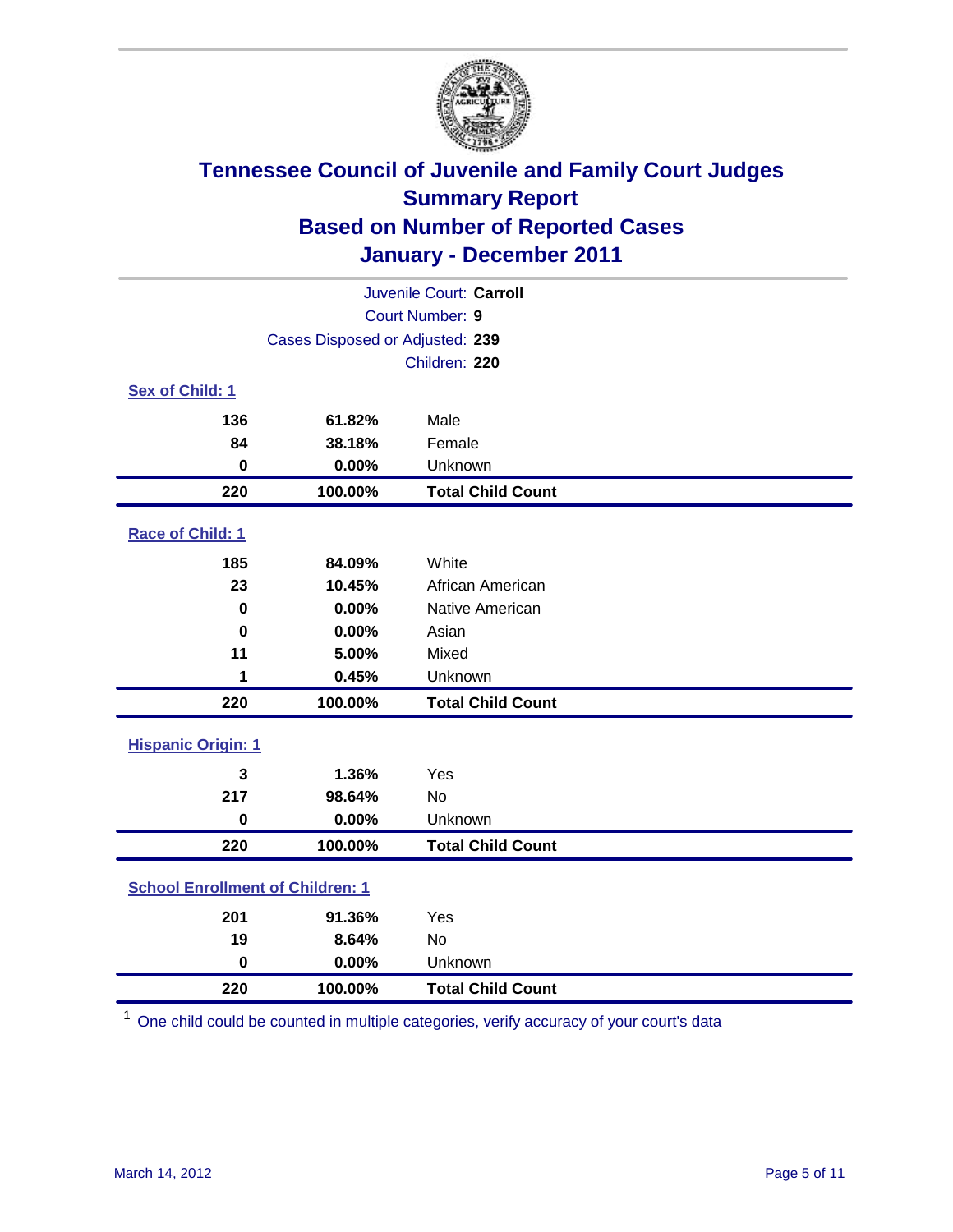

Court Number: **9** Juvenile Court: **Carroll** Cases Disposed or Adjusted: **239** Children: **220**

### **Living Arrangement of Child at Time of Referral: 1**

| 220 | 100.00%  | <b>Total Child Count</b>     |
|-----|----------|------------------------------|
| 1   | 0.45%    | Other                        |
| 0   | 0.00%    | Unknown                      |
| 1   | 0.45%    | Independent                  |
| 0   | 0.00%    | In an Institution            |
| 0   | $0.00\%$ | In a Residential Center      |
| 1   | 0.45%    | In a Group Home              |
| 8   | 3.64%    | With Foster Family           |
| 0   | 0.00%    | <b>With Adoptive Parents</b> |
| 57  | 25.91%   | <b>With Relatives</b>        |
| 17  | 7.73%    | With Father                  |
| 64  | 29.09%   | With Mother                  |
| 24  | 10.91%   | With Mother and Stepfather   |
| 3   | 1.36%    | With Father and Stepmother   |
| 44  | 20.00%   | With Both Biological Parents |
|     |          |                              |

### **Type of Detention: 2**

| 239      | 100.00%  | <b>Total Detention Count</b> |  |
|----------|----------|------------------------------|--|
| $\bf{0}$ | $0.00\%$ | Other                        |  |
| 239      | 100.00%  | Does Not Apply               |  |
| 0        | $0.00\%$ | <b>Unknown</b>               |  |
| 0        | 0.00%    | <b>Psychiatric Hospital</b>  |  |
| 0        | 0.00%    | Jail - No Separation         |  |
| 0        | $0.00\%$ | Jail - Partial Separation    |  |
| 0        | $0.00\%$ | Jail - Complete Separation   |  |
| 0        | 0.00%    | Juvenile Detention Facility  |  |
| 0        | $0.00\%$ | Non-Secure Placement         |  |
|          |          |                              |  |

<sup>1</sup> One child could be counted in multiple categories, verify accuracy of your court's data

<sup>2</sup> If different than number of Cases (239) verify accuracy of your court's data.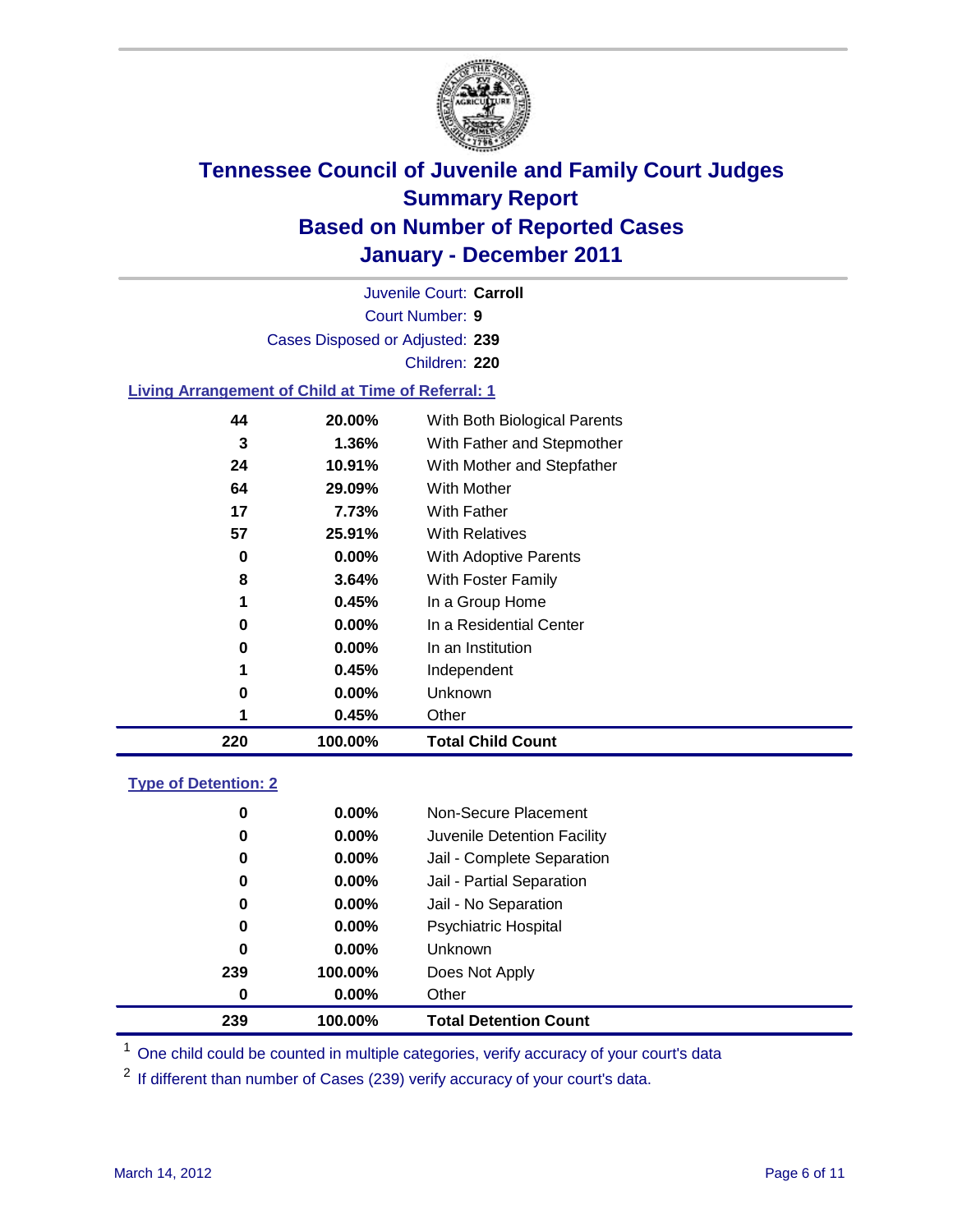

|                                                    | Juvenile Court: Carroll         |                                      |  |  |
|----------------------------------------------------|---------------------------------|--------------------------------------|--|--|
|                                                    | Court Number: 9                 |                                      |  |  |
|                                                    | Cases Disposed or Adjusted: 239 |                                      |  |  |
|                                                    |                                 | Children: 220                        |  |  |
| <b>Placement After Secure Detention Hearing: 1</b> |                                 |                                      |  |  |
| 0                                                  | 0.00%                           | Returned to Prior Living Arrangement |  |  |
| $\bf{0}$                                           | 0.00%                           | Juvenile Detention Facility          |  |  |
| 0                                                  | 0.00%                           | Jail                                 |  |  |
| 0                                                  | 0.00%                           | Shelter / Group Home                 |  |  |
| 0                                                  | 0.00%                           | Foster Family Home                   |  |  |
| $\bf{0}$                                           | 0.00%                           | <b>Psychiatric Hospital</b>          |  |  |
| 0                                                  | 0.00%                           | Unknown                              |  |  |
| 239                                                | 100.00%                         | Does Not Apply                       |  |  |
| $\bf{0}$                                           | 0.00%                           | Other                                |  |  |
| 239                                                | 100.00%                         | <b>Total Placement Count</b>         |  |  |
| <b>Intake Actions: 2</b>                           |                                 |                                      |  |  |
|                                                    |                                 |                                      |  |  |
| 209                                                | 60.76%                          | <b>Petition Filed</b>                |  |  |
| $\bf{0}$                                           | 0.00%                           | <b>Motion Filed</b>                  |  |  |
| 134                                                | 38.95%                          | <b>Citation Processed</b>            |  |  |
| 0                                                  | 0.00%                           | Notification of Paternity Processed  |  |  |
| 1                                                  | 0.29%                           | Scheduling of Judicial Review        |  |  |
| 0                                                  | 0.00%                           | Scheduling of Administrative Review  |  |  |
| 0                                                  | 0.00%                           | Scheduling of Foster Care Review     |  |  |
| 0                                                  | 0.00%                           | Unknown                              |  |  |
| 0                                                  | 0.00%                           | Does Not Apply                       |  |  |
| 0                                                  | 0.00%                           | Other                                |  |  |
| 344                                                | 100.00%                         | <b>Total Intake Count</b>            |  |  |

<sup>1</sup> If different than number of Cases (239) verify accuracy of your court's data.

<sup>2</sup> If different than number of Referral Reasons (344), verify accuracy of your court's data.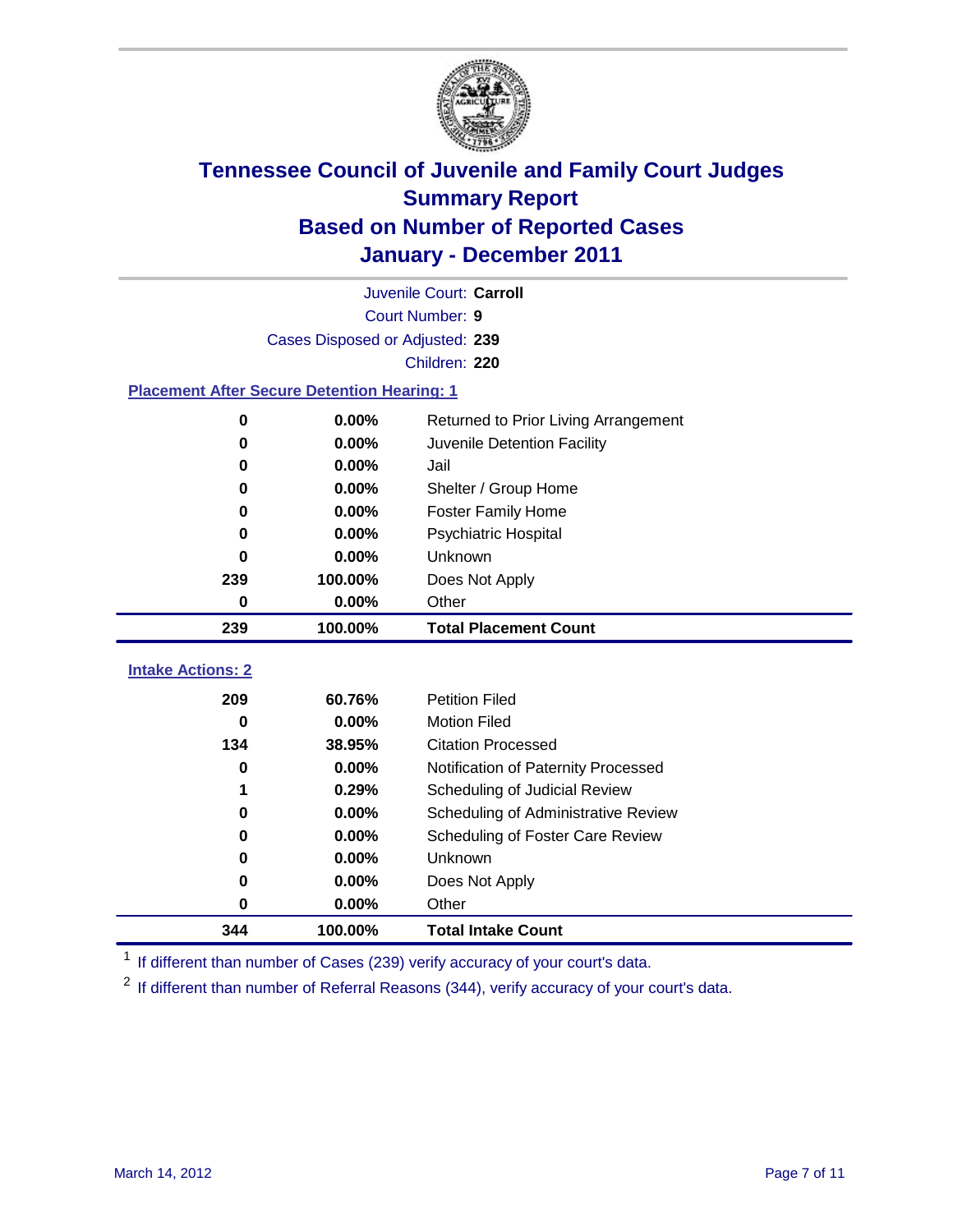

Court Number: **9** Juvenile Court: **Carroll** Cases Disposed or Adjusted: **239** Children: **220**

### **Last Grade Completed by Child: 1**

| 0<br>0.00%<br>0                     | Non-Graded Special Ed<br><b>GED</b> |
|-------------------------------------|-------------------------------------|
| 0.00%<br>0.00%                      |                                     |
| 37<br>16.82%<br>0                   | 11th Grade<br>12th Grade            |
| 48<br>21.82%                        | 10th Grade                          |
| 41<br>18.64%                        | 9th Grade                           |
| 22<br>10.00%                        | 8th Grade                           |
| 17<br>7.73%                         | 7th Grade                           |
| 11<br>5.00%                         | 6th Grade                           |
| 4.09%<br>9                          | 5th Grade                           |
| 0.45%<br>1                          | 4th Grade                           |
| $\mathbf{2}$<br>0.91%               | 3rd Grade                           |
| $\mathbf 2$<br>0.91%                | 2nd Grade                           |
| $\mathbf{2}$<br>0.91%               | 1st Grade                           |
| $\mathbf{2}$<br>0.91%<br>9<br>4.09% | Preschool<br>Kindergarten           |
| 14<br>6.36%                         | Too Young for School                |

#### **Enrolled in Special Education: 1**

| 220 | 100.00%  | <b>Total Child Count</b> |  |
|-----|----------|--------------------------|--|
| 0   | $0.00\%$ | Unknown                  |  |
| 208 | 94.55%   | No.                      |  |
| 12  | 5.45%    | Yes                      |  |
|     |          |                          |  |

One child could be counted in multiple categories, verify accuracy of your court's data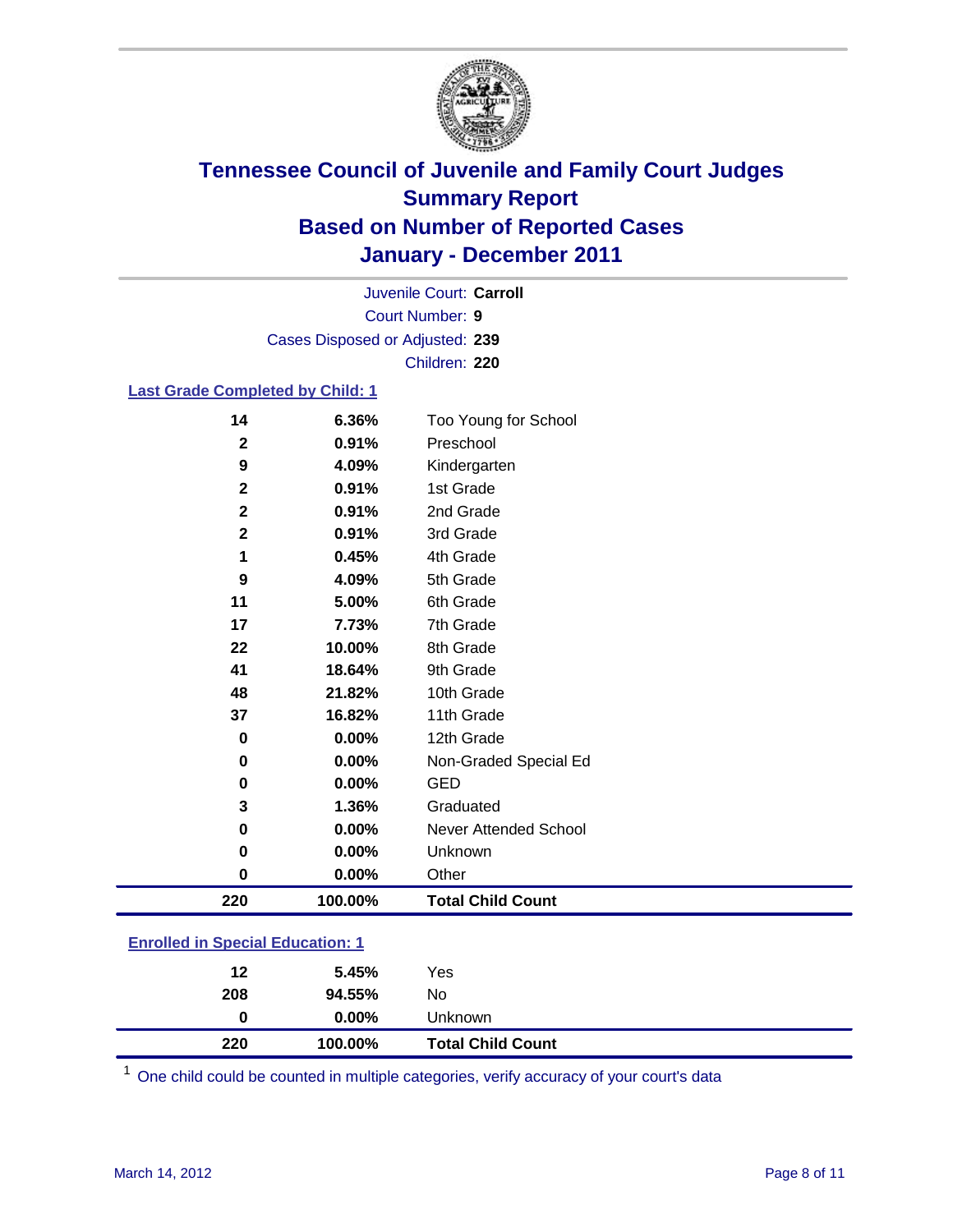

|                              |                                 | Juvenile Court: Carroll   |  |
|------------------------------|---------------------------------|---------------------------|--|
| <b>Court Number: 9</b>       |                                 |                           |  |
|                              | Cases Disposed or Adjusted: 239 |                           |  |
|                              |                                 | Children: 220             |  |
| <b>Action Executed By: 1</b> |                                 |                           |  |
| 344                          | 100.00%                         | Judge                     |  |
| 0                            | $0.00\%$                        | Magistrate                |  |
| 0                            | $0.00\%$                        | <b>YSO</b>                |  |
| 0                            | $0.00\%$                        | Other                     |  |
| 0                            | 0.00%                           | Unknown                   |  |
| 344                          | 100.00%                         | <b>Total Action Count</b> |  |

### **Formal / Informal Actions: 1**

| 41  | 11.92%   | Dismissed                                        |
|-----|----------|--------------------------------------------------|
| 0   | $0.00\%$ | Retired / Nolle Prosequi                         |
| 47  | 13.66%   | <b>Complaint Substantiated Delinquent</b>        |
|     | 0.29%    | <b>Complaint Substantiated Status Offender</b>   |
| 48  | 13.95%   | <b>Complaint Substantiated Dependent/Neglect</b> |
| 0   | $0.00\%$ | <b>Complaint Substantiated Abused</b>            |
| 0   | $0.00\%$ | <b>Complaint Substantiated Mentally III</b>      |
| 184 | 53.49%   | Informal Adjustment                              |
| 14  | 4.07%    | <b>Pretrial Diversion</b>                        |
| 6   | 1.74%    | <b>Transfer to Adult Court Hearing</b>           |
| 0   | $0.00\%$ | Charges Cleared by Transfer to Adult Court       |
| 0   | $0.00\%$ | <b>Special Proceeding</b>                        |
| 0   | $0.00\%$ | <b>Review Concluded</b>                          |
| 3   | 0.87%    | Case Held Open                                   |
| 0   | $0.00\%$ | Other                                            |
| 0   | $0.00\%$ | Unknown                                          |
| 344 | 100.00%  | <b>Total Action Count</b>                        |

<sup>1</sup> If different than number of Referral Reasons (344), verify accuracy of your court's data.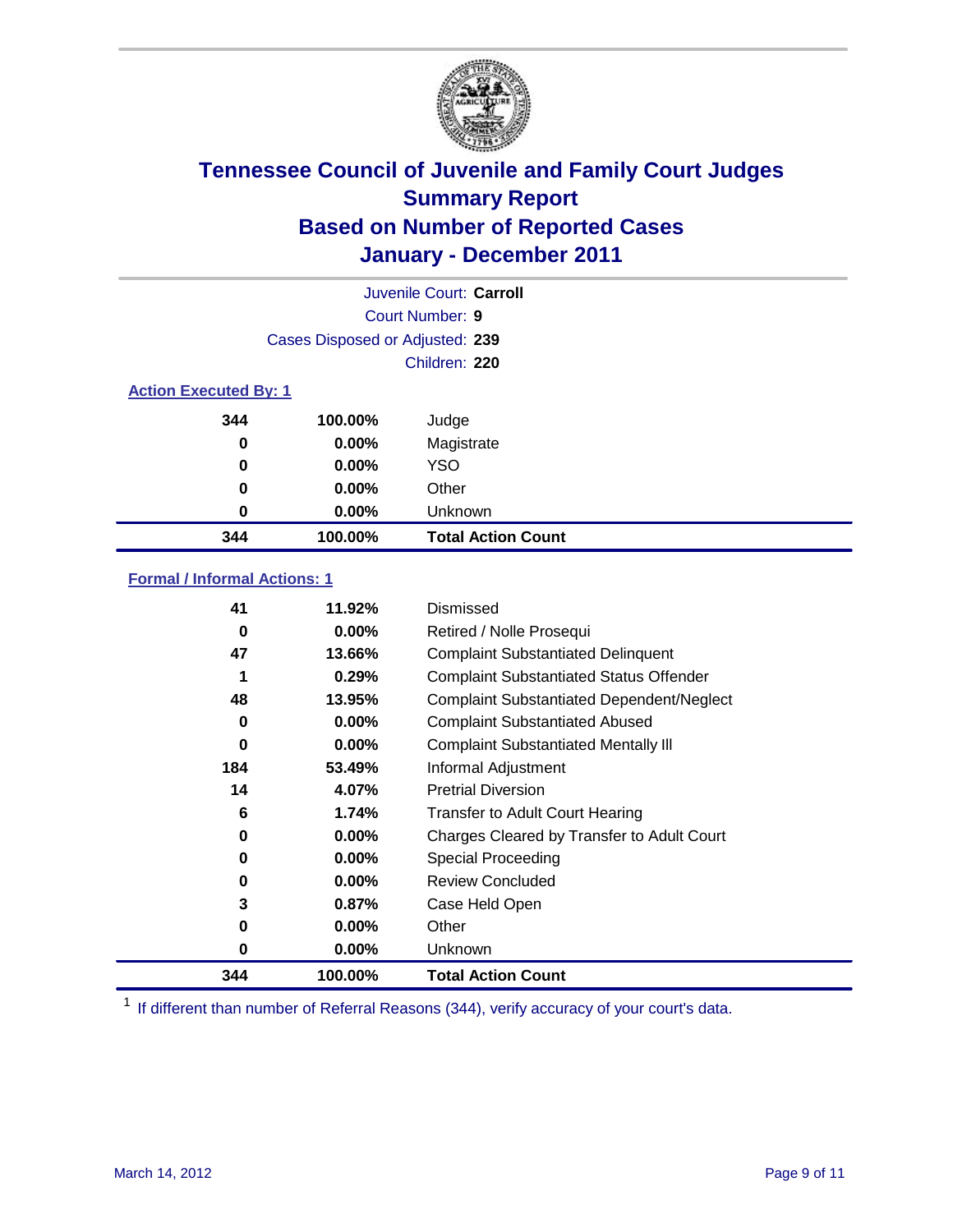

|                       |                                 | Juvenile Court: Carroll                               |
|-----------------------|---------------------------------|-------------------------------------------------------|
|                       |                                 | <b>Court Number: 9</b>                                |
|                       | Cases Disposed or Adjusted: 239 |                                                       |
|                       |                                 | Children: 220                                         |
| <b>Case Outcomes:</b> |                                 | There can be multiple outcomes for one child or case. |
| 16                    | 3.06%                           | <b>Case Dismissed</b>                                 |
| 0                     | 0.00%                           | Case Retired or Nolle Prosequi                        |
| 70                    | 13.38%                          | Warned / Counseled                                    |
| 0                     | 0.00%                           | Held Open For Review                                  |
| 85                    | 16.25%                          | Supervision / Probation to Juvenile Court             |
| 0                     | 0.00%                           | <b>Probation to Parents</b>                           |
| 0                     | 0.00%                           | Referral to Another Entity for Supervision / Service  |
| 1                     | 0.19%                           | Referred for Mental Health Counseling                 |
| 0                     | 0.00%                           | Referred for Alcohol and Drug Counseling              |
| 0                     | 0.00%                           | <b>Referred to Alternative School</b>                 |
| 0                     | 0.00%                           | Referred to Private Child Agency                      |
| 6                     | 1.15%                           | Referred to Defensive Driving School                  |
| 1                     | 0.19%                           | Referred to Alcohol Safety School                     |
| 63                    | 12.05%                          | Referred to Juvenile Court Education-Based Program    |
| 12                    | 2.29%                           | Driver's License Held Informally                      |
| 0                     | 0.00%                           | <b>Voluntary Placement with DMHMR</b>                 |
| 0                     | 0.00%                           | <b>Private Mental Health Placement</b>                |
| 0                     | 0.00%                           | <b>Private MR Placement</b>                           |
| 1                     | 0.19%                           | Placement with City/County Agency/Facility            |
| 0                     | 0.00%                           | Placement with Relative / Other Individual            |
| 2                     | 0.38%                           | Fine                                                  |
| 1                     | 0.19%                           | <b>Public Service</b>                                 |
| 8                     | 1.53%                           | Restitution                                           |
| 0                     | 0.00%                           | <b>Runaway Returned</b>                               |
| 10                    | 1.91%                           | No Contact Order                                      |
| 15                    | 2.87%                           | Injunction Other than No Contact Order                |
| 79                    | 15.11%                          | <b>House Arrest</b>                                   |
| 4                     | 0.76%                           | <b>Court Defined Curfew</b>                           |
| 0                     | 0.00%                           | Dismissed from Informal Adjustment                    |
| 0                     | $0.00\%$                        | <b>Dismissed from Pretrial Diversion</b>              |
| 0                     | 0.00%                           | Released from Probation                               |
| 2                     | 0.38%                           | <b>Transferred to Adult Court</b>                     |
| 0                     | 0.00%                           | <b>DMHMR Involuntary Commitment</b>                   |